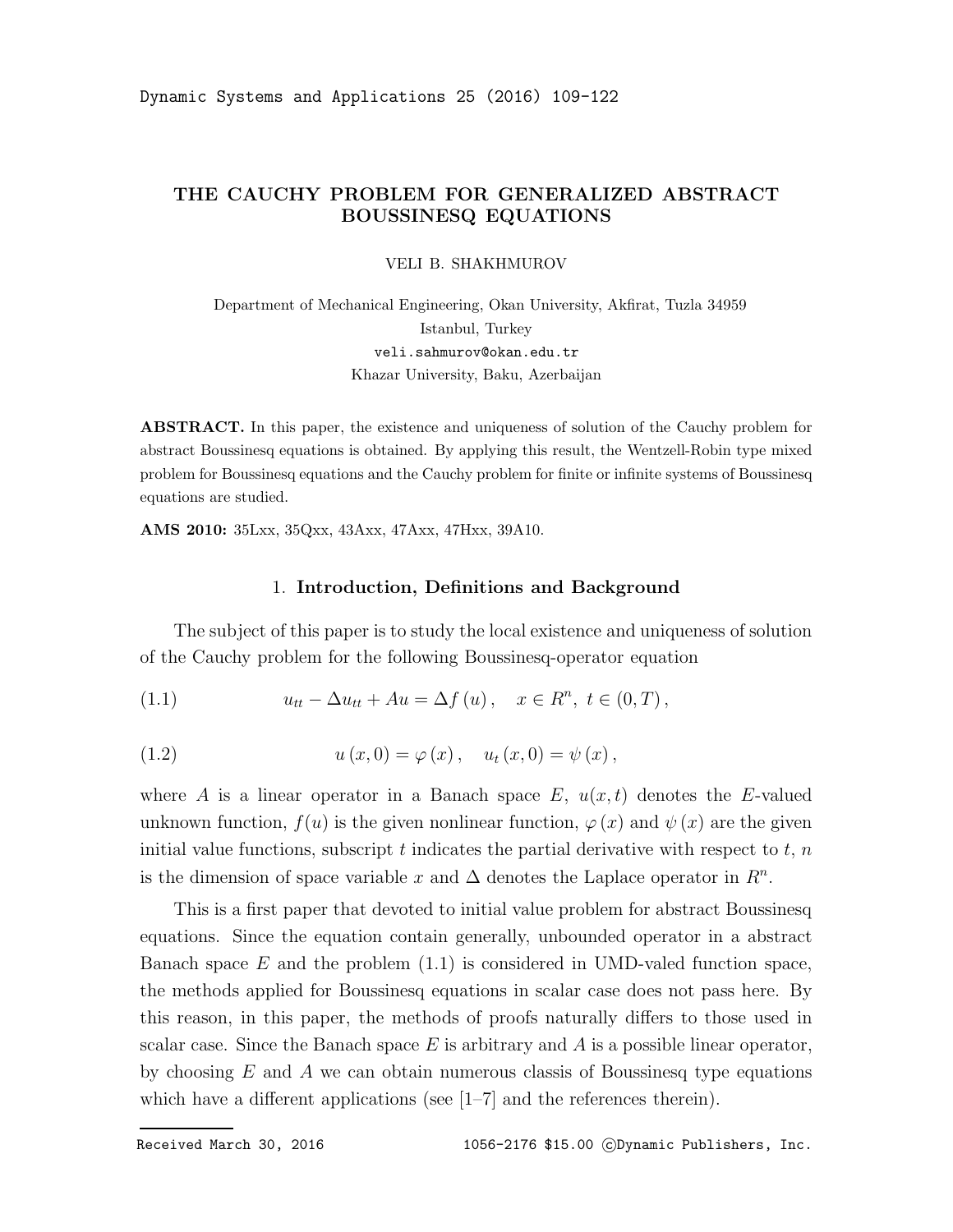Here, by inspiring [8] and [9] in this paper, we obtain the local existence and uniqueness of small-amplitude solution of the problem  $(1.1)$ – $(1.2)$ . Note that, differential operator equations were studied e.g. in [10–31]. The Cauchy problem for abstract hyperbolic equations were treated e.g. in  $[10-12]$ . The strategy is to express the abstract Boussinesq equation as an integral equation with operator coefficient, to treat in the nonlinearity as a small perturbation of the linear part of the equation, then use the contraction mapping theorem and utilize an estimate for solutions of the linearized version to obtain a priori estimates on  $E$ -valued  $L^p$  norms of solutions. The key step is the derivation of the uniform estimate for the solutions of the linearized Boussinesg-operator equation. If we choose the UMD space  $E$  as a abstract Hilbert space  $H$ , then we obtain the existence and uniqueness results of the Cauchy problem for abstract Boussinesg equation defined in Hilbert space valued classes. For example, if we choose E a concrete Hilbert space, for example  $E = L^2(R^n)$  and  $A = -\Delta$ , we obtain the scalar Cauchy problem for generalized Boussinesq type equation

(1.3) 
$$
u_{tt} - \Delta u_{tt} - \Delta u = \Delta f(u), \quad x \in R^n, t \in (0, T),
$$

(1.4) 
$$
u(x, 0) = \varphi(x), \quad u_t(x, 0) = \psi(x).
$$

The equation  $(1.3)$  arise in different situations (see [1, 2]). For example, equation  $(1.3)$  for  $n = 1$  describes a limit of a one-dimensional nonlinear lattice [3], shallowwater waves [4,5] and the propagation of longitudinal deformation waves in an elastic rod [6]. In [8] and [9] the existence of the global classical solutions and the blow-up of the solution for the initial boundary value problem and the Cauchy problem (1.3)– (1.4) are obtained. Moreover, let we choose  $E = L_{p_1}(0,1)$  and A to be differential operator with generalized Wentzell-Robin boundary condition defined by

(1.5) 
$$
D(A) = \left\{ u \in W_{p_1}^2(0,1), B_j u = Au(j) + \sum_{i=0}^1 \alpha_{ji} u^{(i)}(j), j = 0,1 \right\},\newline Au = au^{(2)} + bu^{(1)} + cu,
$$

in (1.1)–(1.2), where  $\alpha_{ji}$  are complex numbers, a, b, c are complex-valued functions. Then, we get the following Wentzell-Robin type mixed problem for Boussinesq equation

(1.6) 
$$
u_{tt} - \Delta_x u_{tt} + a \frac{\partial^2 u}{\partial y^2} + b \frac{\partial u}{\partial y} + cu = \Delta_x f(u), \ x \in R^n, \ y \in (0,1), \ t \in (0,T),
$$

(1.7) 
$$
B_j u = Au(x, t, j) + \sum_{i=0}^{1} \alpha_{ji} u^{(i)}(x, t, j) = 0, j = 0, 1,
$$

(1.8) 
$$
u(x, y, 0) = \varphi(x, y), \ u_t(x, y, 0) = \psi(x, y),
$$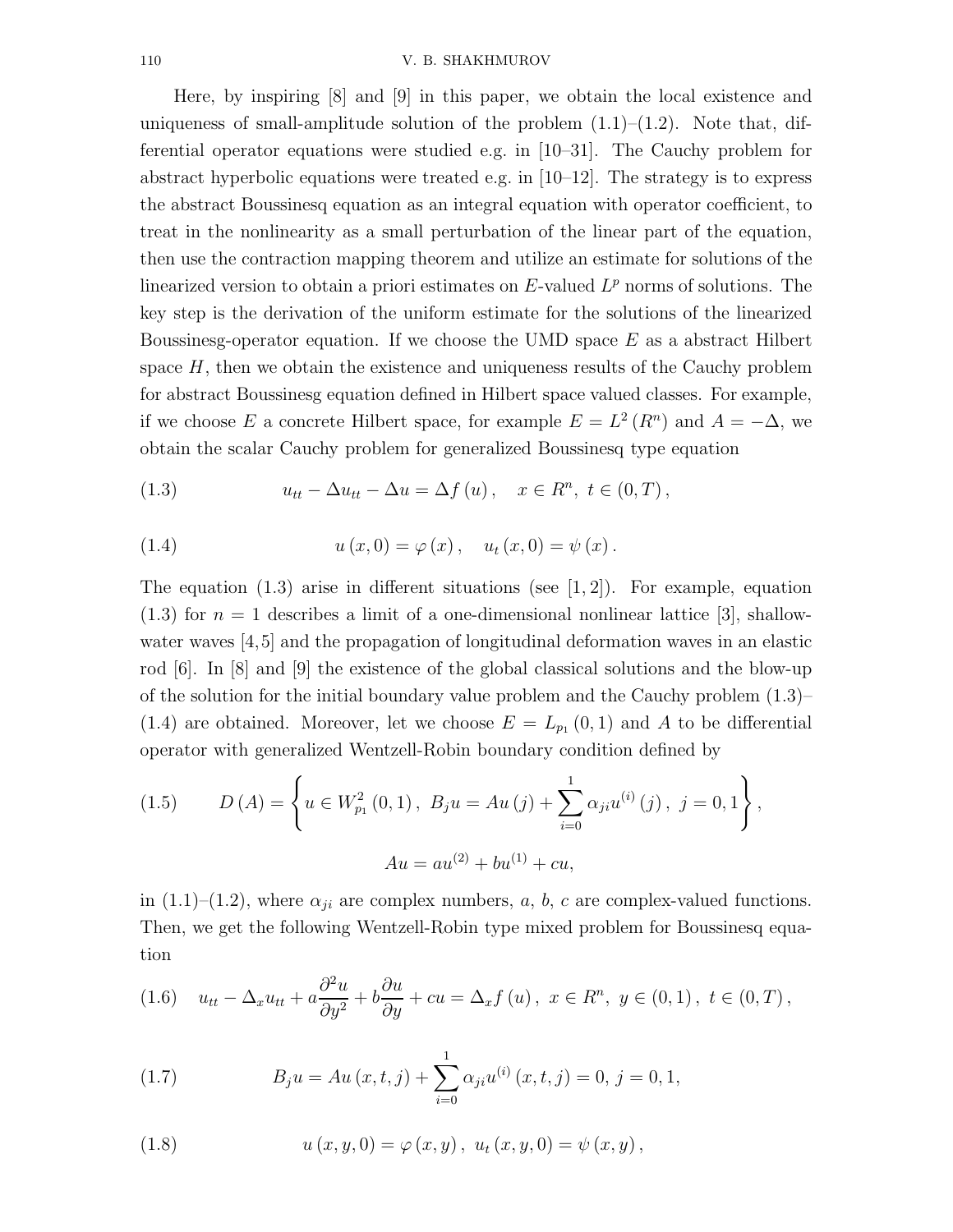Note that, the regularity properties of Wentzell-Robin type BVP for elliptic equations were studied e.g. in [31,32] and the references therein. Here  $\Omega = R^n \times (0, 1)$ ,  $\mathbf{p} = (p_1, p)$ and  $L^{\mathbf{p}}\left(\tilde{\Omega}\right)$  denotes the space of all **p**-summable complex-valued functions with mixed norm i.e., the space of all measurable functions f defined on  $\tilde{\Omega}$ , for which

$$
||f||_{L^{p}(\tilde{\Omega})} = \left(\int_{R^{n}} \left(\int_{0}^{1} |f(x,y)|^{p_{1}} dy\right)^{\frac{p}{p_{1}}} dx\right)^{\frac{1}{p}} < \infty.
$$

By applying the general Theorem 2.5 obtained here, we established the local existence and uniqueness of small-amplitude solution of the problem  $(1.6)$ – $(1.8)$  in mixed  $L^{\mathbf{p}}\left( \tilde{\Omega}\right)$  space.

In order to state our results precisely, we introduce some notations and some function spaces.

Let E be a Banach space.  $L^p(\Omega; E)$  denotes the space of strongly measurable E-valued functions that are defined on the measurable subset  $\Omega \subset \mathbb{R}^n$  with the norm

$$
\|f\|_{L^{p}(\Omega;E)} = \left(\int_{\Omega} \|f(x)\|_{E}^{p} dx\right)^{\frac{1}{p}}, \quad 1 \le p < \infty, \quad \|f\|_{L^{\infty}} = \operatorname{ess} \sup_{x \in \Omega} \|f(x)\|_{E}.
$$

Let  $E_0$  and E be two Banach spaces and  $E_0$  is continuously and densely embeds into E. Let  $H^{s,p}(R^n;E)$ ,  $-\infty < s < \infty$  denotes the E-valued Sobolev space of order s which is defined as:

$$
H^{s,p} = H^{s,p}(R^n;E) = (I - \Delta)^{-\frac{s}{2}} L^p(R^n;E), \quad ||u||_{H^{s,p}} = ||(I - \Delta)^{\frac{s}{2}} u||_{L^p(R^n;E)}.
$$

 $H^{s,p}(R^n;E_0,E)$  denotes the Sobolev-Lions type space, i.e.,

$$
H^{s,p}(R^n; E_0, E) = \left\{ u \in H^{s,p}(R^n; E) \cap L^q(R^n; E_0), \right\}
$$
  

$$
||u||_{H^{s,p}(R^n; E_0, E)} = ||u||_{L^p(R^n; E_0)} + ||u||_{H^{s,p}(R^n; E)} < \infty \right\}.
$$

Let  $B^s_{p,q}(R^n;E)$  denote E-valued Besov space (see e.g. [34, § 15]). Let  $B^s_{p,q}(R^n;E_0,E)$ denote the space  $L^p(R^n; E_0) \cap B^s_{p,q}(R^n; E)$  with the norm

$$
||u||_{B_{p,q}^s(R^n;E_0,E)} = ||u||_{L^p(R^n;E_0)} + ||u||_{B_{p,q}^s(R^n;E)} < \infty.
$$

For estimating lower order derivatives we use following embedding theorem that is obtained from [22, Theorem 1]:

Theorem 1.1. Suppose the following conditions are satisfied:

(1) E is a UMD space and A is an R-positive operator in E (see e.g. [29] for definitions);

(2)  $\alpha = (\alpha_1, \alpha_2, \ldots, \alpha_n)$  is a n-tuples of nonnegative integer number and s is a positive number such that

$$
\varkappa = \frac{1}{s} \left[ |\alpha| + n \left( \frac{1}{p} - \frac{1}{q} \right) \right] \le 1, \quad 0 \le \mu \le 1 - \varkappa, \quad 1 < p \le q < \infty; \quad 0 < h \le h_0,
$$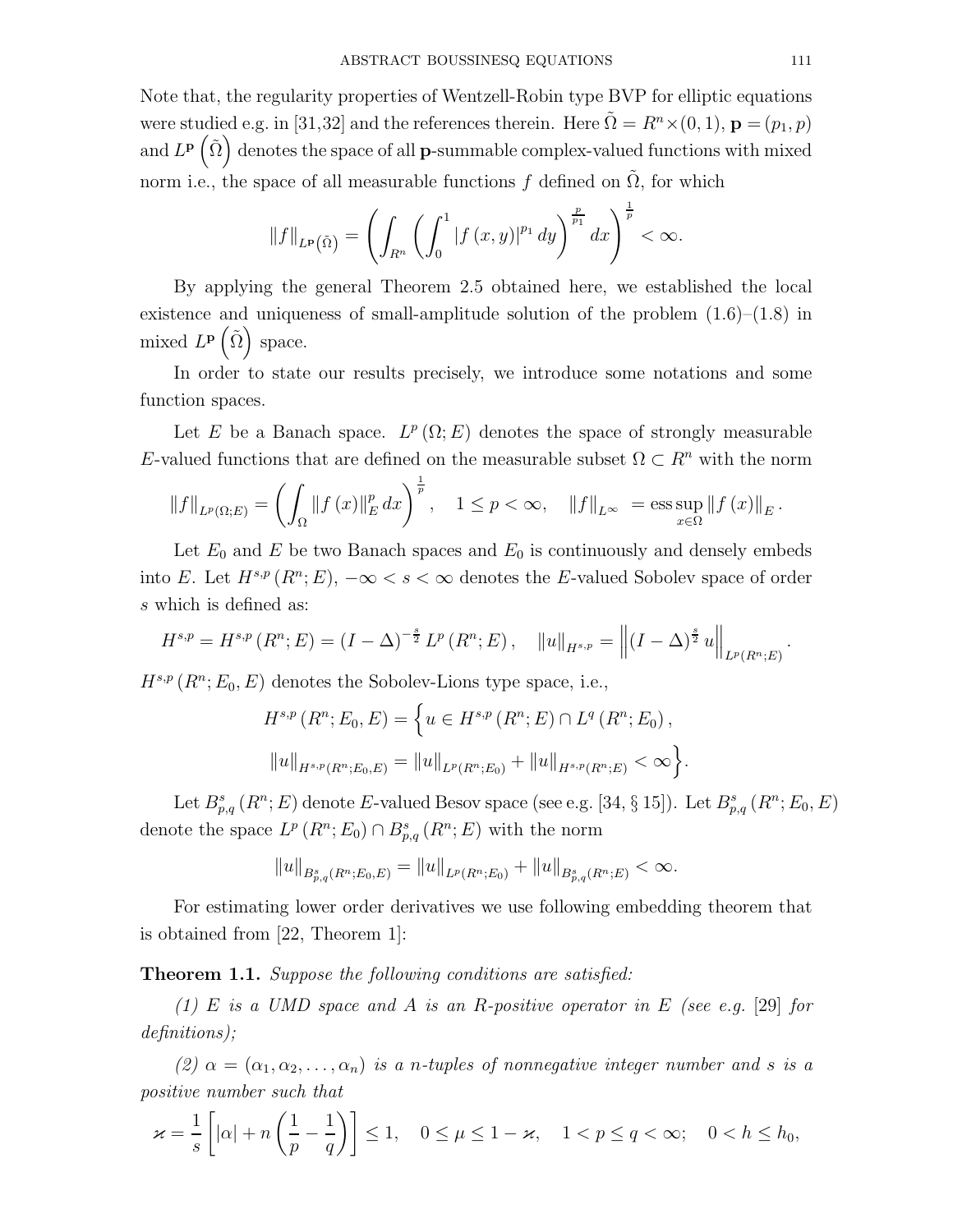where  $h_0$  is a fixed positive number.

Then the embedding  $D^{\alpha}H^{s,p}(R^n;E(A),E) \subset L^q(R^n;E(A^{1-\varkappa-\mu}))$  is continuous and for  $u \in H^{s,p}(R^n; E(A), E)$  the following uniform estimate holds

$$
||D^{\alpha}u||_{L^{q}(R^{n};E(A^{1-\varkappa-\mu}))} \leq h^{\mu} ||u||_{H^{s,p}(R^{n};E(A),E)} + h^{-(1-\mu)} ||u||_{L^{p}(R^{n};E)}.
$$

In a similar way as [19, Theorem  $A_0$ ] we obtain:

**Proposition A**<sub>1</sub>. Let  $1 < p \le q \le \infty$  and E be UMD space. Suppose  $\Psi_h \in \mathcal{H}$  $C^n(R^n\setminus\{0\};B(E))$  and there is a positive constant K such that

$$
\sup_{h\in Q} R\left(\left\{|\xi|^{\left|\beta\right|+n\left(\frac{1}{p}-\frac{1}{q}\right)} D^{\beta}\Psi_h\left(\xi\right)\colon \xi\in R^n\backslash\left\{0\right\},\ \beta_k\in\left\{0,1\right\}\right\}\right)\leq K.
$$

Then  $\Psi_h$  is a uniformly bounded collection of Fourier multiplier from  $L^p(R^n;E)$  to  $L^{\infty}(R^n;E).$ 

### 2. Estimates for linearized equation

Here, we make the necessary estimates for solutions of Cauchy problem for the linearized abstract Boussinesq equation

(2.1) 
$$
u_{tt} - \Delta u_{tt} + Au = \Delta g(x, t), \quad x \in R^n, \quad t \in (0, T),
$$

(2.2) 
$$
u(x, 0) = \varphi(x), \quad u_t(x, 0) = \psi(x).
$$

Let

$$
X_p = L^p(R^n; E), \quad Y^{s,p} = H^{s,p}(R^n; E), \quad Y_1^{s,p} = H^{s,p}(R^n; E) \cap L^1(R^n; E),
$$
  

$$
Y_{\infty}^{s,p} = H^{s,p}(R^n; E) \cap L^{\infty}(R^n; E).
$$

**Condition 2.1.** Assume E is an UMD space and the operator A is positive in E. Moreover suppose  $\varphi, \psi \in Y^{s,p}_{\infty}, g (., t) \in Y^{s,p}_{\infty}$  for  $t \in (0,T)$  and  $s > \frac{n}{p}$  for  $1 < p < \infty$ .

First we need the following lemmas

**Lemma 2.2.** Suppose the Condition 2.1 hold. Then problem  $(2.1)$ – $(2.2)$  has a unique generalized solution.

*Proof.* By using of the Fourier transform we get from  $(2.1)$ – $(2.2)$ 

(2.3) 
$$
\hat{u}_{tt}(\xi, t) + A_{\xi} \hat{u}(\xi, t) = |\xi|^2 (1 + |\xi|^2)^{-1} \hat{g}(\xi, t),
$$

$$
\hat{u}(\xi,0) = \hat{\varphi}(\xi), \quad \hat{u}_t(\xi,0) = \hat{\psi}(\xi), \quad \xi \in R^n, \ t \in (0,T),
$$

where  $\hat{u}(\xi, t)$  is a Fourier transform of  $u(x, t)$  with respect to x and

$$
A_{\xi} = (1 + |\xi|^2)^{-1} A, \quad \xi \in R^n.
$$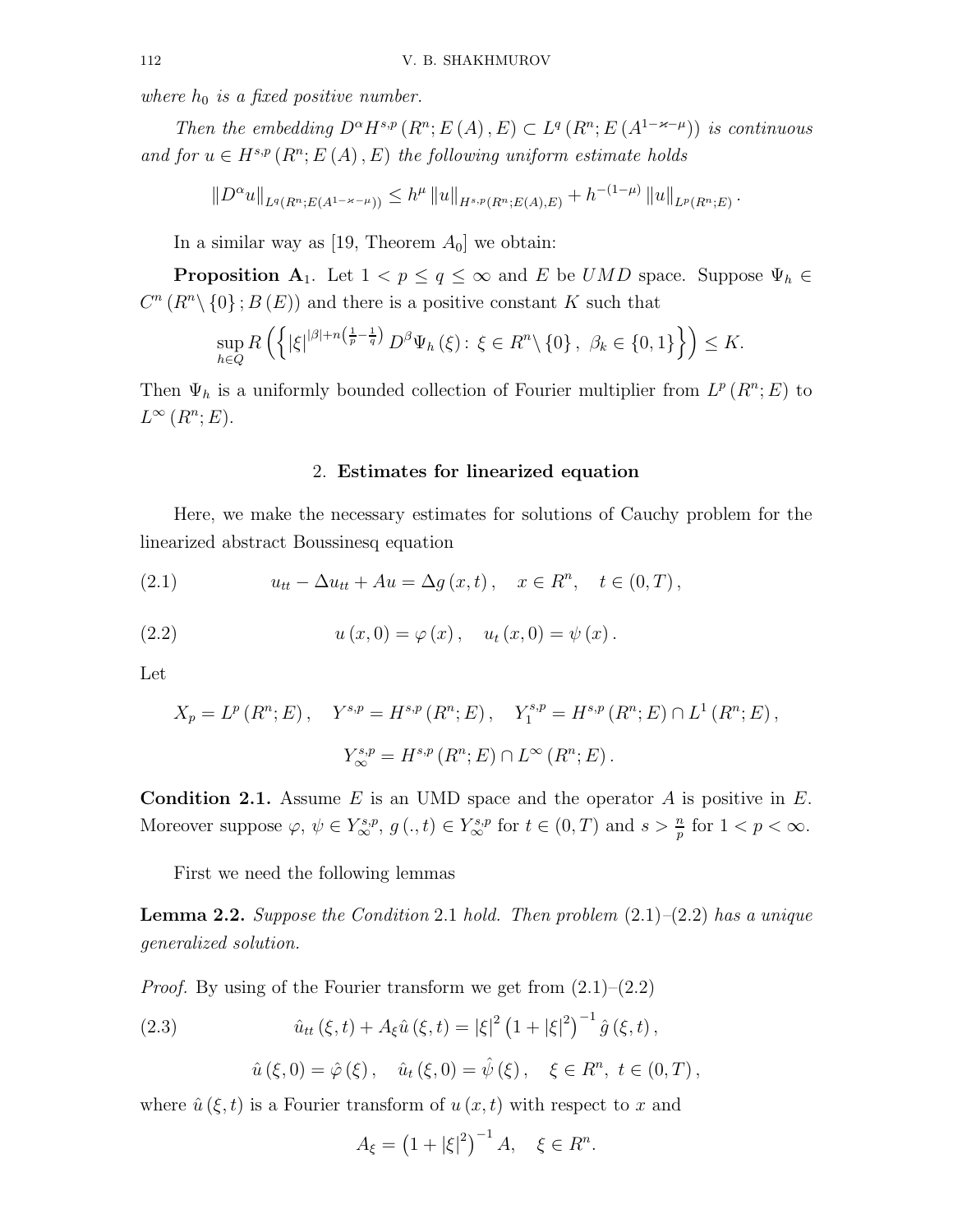By virtue of [10,11] we obtain that  $A_{\xi}$  is a generator of a strongly continuous cosine operator function and problem (2.3) has a unique solution for all  $\xi \in \mathbb{R}^n$ , moreover, the solution can be written as

(2.4) 
$$
\hat{u}(\xi, t) = C(t)\hat{\varphi}(\xi) + S(t)\hat{\psi}(\xi) + \int_0^t S(t - \tau, \xi, A) |\xi|^2 \hat{g}(\xi, \tau) d\tau, t \in (0, T),
$$

where  $C(t) = C(t, \xi, A)$  is a cosine and  $S(t) = S(t, \xi, A)$  is a sine operator-functions (see e.g. [11]) generated by parameter dependent operator  $A_{\xi}$ . From (2.4) we get that, the solution of the problem  $(2.1)$ – $(2.2)$  can be expressed as

$$
u(x,t) = S_1(t,A)\varphi(x) + S_2(t,A)\psi(x)
$$
  
(2.5) 
$$
+ (2\pi)^{-\frac{1}{n}} \int_{R^n} \int_0^t e^{ix\xi} S(t-\tau,\xi,A) |\xi|^2 \hat{g}(\xi,\tau) d\tau d\xi, \quad t \in (0,T),
$$

where  $S_1(t, A)$  and  $S_2(t, A)$  are linear operators in E defined by

(2.6) 
$$
S_1(t, A) \varphi = (2\pi)^{-\frac{1}{n}} \int_{R^n} e^{ix\xi} C(t) \hat{\varphi}(\xi) d\xi,
$$

$$
S_2(t, A) \psi = (2\pi)^{-\frac{1}{n}} \int_{R^n} e^{ix\xi} S(t) \hat{\psi}(\xi) d\xi.
$$

**Lemma 2.3.** Suppose the Condition 2.1 hold. Then the solution  $(2.1)$ – $(2.2)$  satisfies the following uniform estimate

(2.7)

$$
\left(\|u\|_{X_{\infty}} + \|u_t\|_{X_{\infty}}\right) \le C \left(\|\varphi\|_{Y^{s,p}} + \|\varphi\|_{X_1} + \int_0^t \left(\|\Delta g\left(.,\tau\right)\|_{Y^{s,p}} + \|\Delta g\left(.,\tau\right)\|_{X_1}\right) d\tau\right) + \|\varphi\|_{Y^{s,p}} + \|\varphi\|_{X_1} + \int_0^t \left(\|\Delta g\left(.,\tau\right)\|_{Y^{s,p}} + \|\Delta g\left(.,\tau\right)\|_{X_1}\right) d\tau.
$$

*Proof.* Let  $N \in \mathbb{N}$  and

$$
\Pi_N = \{ \xi : \xi \in R^n, \quad |\xi| \le N \}, \ \Pi'_N = \{ \xi : \xi \in R^n, \ |\xi| \ge N \}.
$$

It is clear to see that

$$
(2.8) \quad \|u(.,t)\|_{L^{\infty}(R^{n};E)} \leq \|F^{-1}C(t)\,\hat{\varphi}\,(\xi)\|_{L^{\infty}\left(\Pi'_N;E\right)} + \left\|F^{-1}S\left(t\right)\hat{\psi}\left(\xi\right)\right\|_{L^{\infty}\left(\Pi'_N;E\right)}.
$$

Using Hölder inequality we have

$$
(2.9) \quad ||F^{-1}C(t)\hat{\varphi}(\xi)||_{L^{\infty}(\Pi_N;E)} + ||F^{-1}S(t)\hat{\psi}(\xi)||_{L^{\infty}(\Pi_N;E)} \leq C [||\varphi||_{X_1} + ||\psi||_{X_1}].
$$

By using the resolvent properties of operator A, representation of

$$
(2.10) \t\t |\xi|^{\alpha|+\frac{n}{p}} \|D^{\alpha}C_1(t,\xi)\|_{B(E)} \leq C_1, \t |\xi|^{\alpha|+\frac{n}{p}} \|D^{\alpha}S_1(t,\xi)\|_{B(E)} \leq C_2,
$$

for 
$$
s > \frac{n}{p}
$$
 and all  $\alpha = (\alpha_1, \alpha_2, ..., \alpha_n)$ ,  $\alpha_k \in \{0, 1\}$ ,  $\xi \in R^n$ ,  $\xi \neq 0$ ,  $t \in [0, T]$ , here  

$$
C_1(t, \xi) = (1 + |\xi|^2)^{-\frac{s}{2}} C(t), \quad S_1(t, \xi) = (1 + |\xi|^2)^{-\frac{s}{2}} S(t).
$$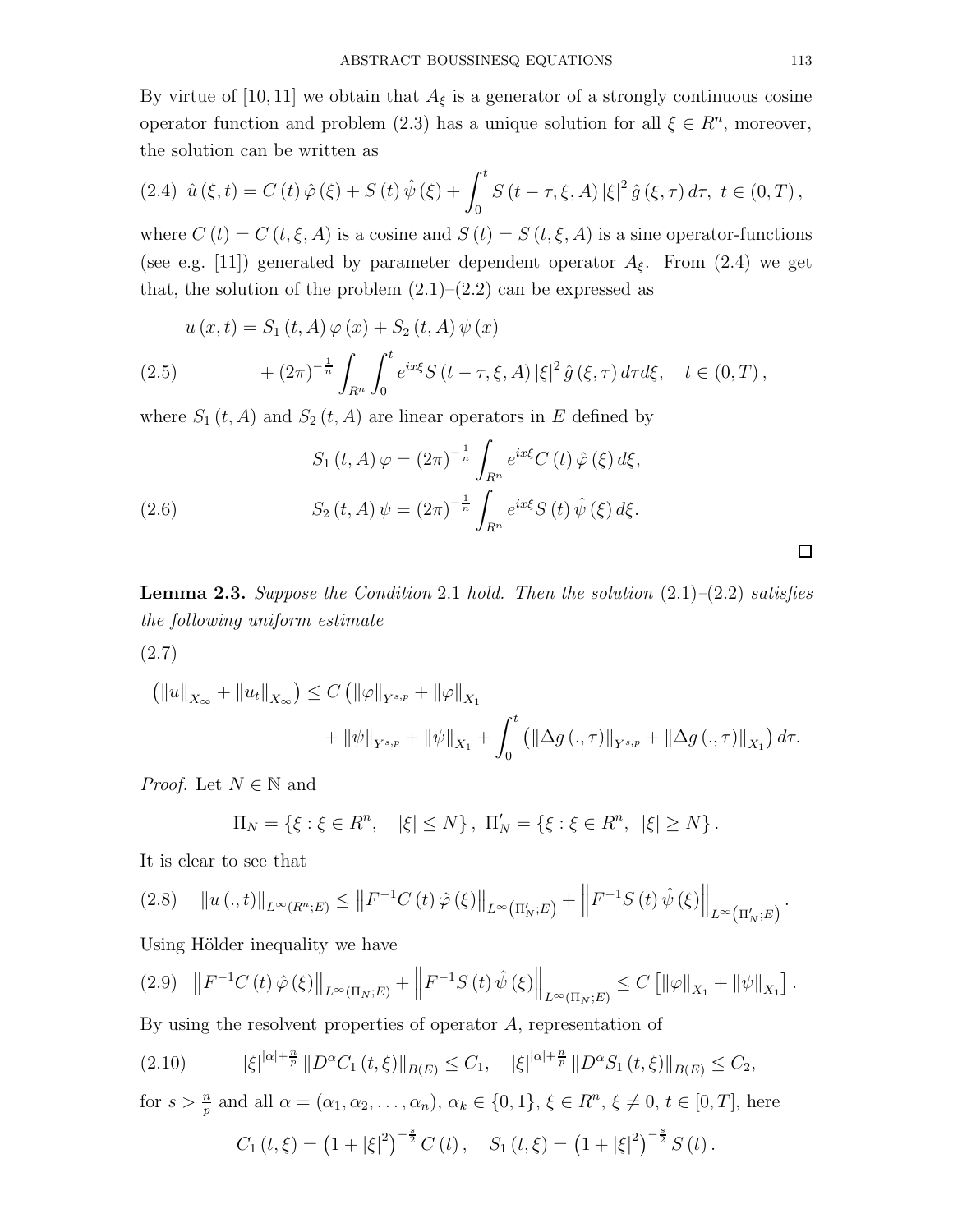By Proposition A<sub>1</sub> from  $(2.9)$ – $(2.10)$  we get that the operator-valued functions  $C_1(t,\xi)$ and  $S_1(t,\xi)$  are  $L^p(R^n;E) \to L^\infty(R^n;E)$  Fourier multipliers uniformly in  $t \in [0,T]$ . Then by Minkowski's inequality for integrals, the semigroups estimates (see e.g. [10,  $11$ ) and  $(2.9)$  we obtain

$$
(2.11) \t\t ||F^{-1}C(t)\hat{\varphi}(\xi)||_{L^{\infty}(\Pi'_N;E)} + ||F^{-1}S(t)\hat{\psi}(\xi)||_{L^{\infty}(\Pi'_N;E)} \leq C [||\varphi||_{Y^{s,p}} + ||\psi||_{Y^{s,p}}].
$$

By reasoning as the above we get

$$
(2.12) \t\t\t\|F^{-1} \int_0^t S(t - \tau, \xi, A) \hat{g}(\xi, \tau) d\tau\|_{X_{\infty}} \leq C \int_0^t \left(\|\Delta g(\cdot, \tau)\|_{Y^s} + \|\Delta g(\cdot, \tau)\|_{X_1}\right) d\tau.
$$

By differentiating, in view of (2.6) we obtain from (2.5) the estimate of type (2.9),  $(2.11), (2.12)$  for  $u_t$ . Then by using  $(2.9), (2.11), (2.12)$  we get the estimate  $(2.7)$ .

**Lemma 2.4.** Assume the Condition 2.1 hold. Then the solution of  $(2.1)$ – $(2.2)$  satisfies the following uniform estimate

$$
(2.13) \qquad (\|u\|_{Y^{s,p}} + \|u_t\|_{Y^{s,p}}) \le C \left( \|\varphi\|_{Y^{s,p}} + \|\psi\|_{Y^{s,p}} + \int_0^t \|\Delta g\left(.,\tau\right)\|_{Y^{s,p}} d\tau \right).
$$

Proof. From (2.4) we have the following estimate

$$
\left( \left\| F^{-1} \left( 1 + |\xi|^2 \right)^{\frac{s}{2}} \hat{u} \right\|_{X_p} + \left\| F^{-1} \left( 1 + |\xi|^2 \right)^{\frac{s}{2}} \hat{u}_t \right\|_{X_p} \right)
$$
\n
$$
\leq C \left\{ \left\| F^{-1} C_1 \left( t, \xi \right) \hat{\varphi} \right\|_{X_p} + \left\| F^{-1} S_1 \left( t, \xi \right) \hat{\psi} \right\|_{X_p} + \int_0^t \left\| F^{-1} |\xi|^2 \left( 1 + |\xi|^2 \right)^{\frac{s}{2}} S \left( t - \tau, \xi, A \right) \hat{g} \left( . , \tau \right) \right\|_{X_p} d\tau \right\}.
$$

By construction and in view of Proposition  $A_1$  we get that  $C(t)$  and  $S(t)$  are  $L^p(R^n; E)$  Fourier multipliers uniformly in  $t \in [0, T]$ . So, the estimate (2.14) by using the Minkowski's inequality for integrals implies (2.13).  $\Box$ 

From Lemmas 2.2–2.4 we obtain

**Theorem 2.5.** Let the Condition 2.1 hold. Then problem  $(2.1)$ – $(2.2)$  has a unique solution  $u \in C^{(2)}([0, T]; Y_1^{s,p})$  $\binom{1}{1}$  and the following uniform estimates hold (2.15)

$$
||u||_{X_{\infty}} + ||u_t||_{X_{\infty}} \leq C \left( ||\varphi||_{Y^{s,p}} + ||\varphi||_{X_1} + ||\varphi||_{X_1} + ||\varphi||_{X_2} + ||\varphi||_{Y^{s,p}} + ||\varphi||_{X_1} + \int_0^t \left( ||\Delta g(., \tau)||_{Y^{s,p}} + ||\Delta g(., \tau)||_{X_1} \right) d\tau,
$$
  
(2.16) 
$$
||u||_{Y^{s,p}} + ||u_t||_{Y^{s,p}} \leq C \left( ||\varphi||_{Y^{s,p}} + ||\psi||_{Y^{s,p}} + \int_0^t ||\Delta g(., \tau)||_{Y^{s,p}} d\tau \right).
$$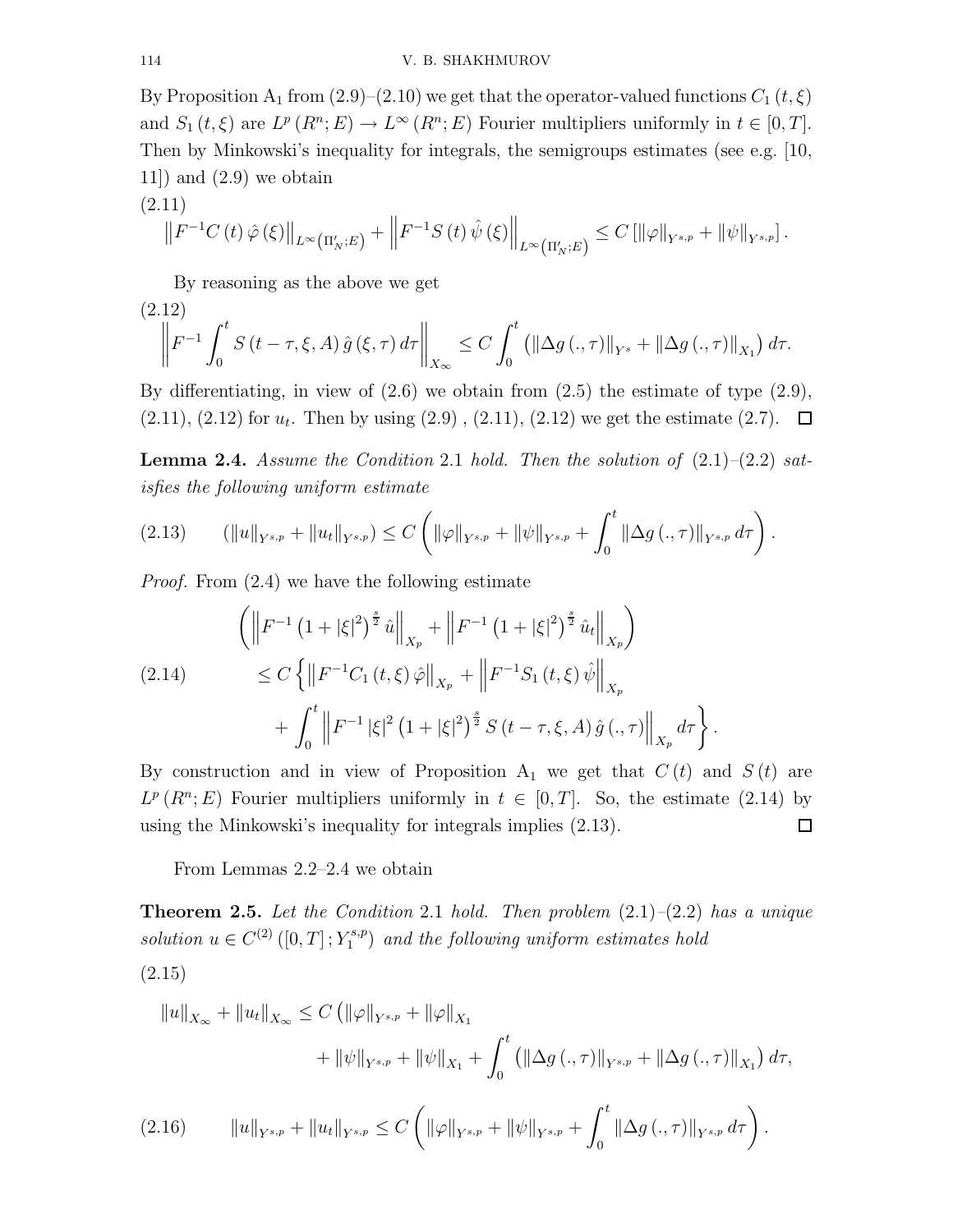*Proof.* From Lemma 2.2 we obtain that, problem  $(2.1)$ – $(2.2)$  has a unique generalized solution. From the representation of solution (2.5) and Lemmas 2.3, 2.4 we get that there is a solution  $u \in C^{(2)}([0, T]; Y_1^s)$  and estimates  $(2.15)$ ,  $(2.16)$  hold.  $\Box$ 

## 3. Initial value problem for nonlinear equation

In this section, we will show the local existence and uniqueness of solution for the Cauchy problem  $(1.1)$ – $(1.2)$ . For the study of the nonlinear problem  $(1.1)$ – $(1.2)$ we need the following lemmas

**Lemma 3.1** (Abstract Nirenberg's inequality). Let E be an UMD space. Assume that  $u \in L^p(R^n; E)$ ,  $D^m u \in L^q(R^n; E)$ ,  $p, q \in (1, \infty)$ . Then for i with  $0 \leq i \leq m$ ,  $m > \frac{n}{q}$  we have

(3.1) 
$$
||D^i u||_r \leq C ||u||_p^{1-\mu} \sum_{k=1}^n ||D_k^m u||_q^{\mu},
$$

where

$$
\frac{1}{r} = \frac{i}{m} + \mu \left( \frac{1}{q} - \frac{m}{n} \right) + (1 - \mu) \frac{1}{p}, \quad \frac{i}{m} \le \mu \le 1.
$$

*Proof.* By virtue of interpolation of Banach spaces [33,  $\S 1.3.2$ ], in order to prove (3.1) for any given i, one has only to prove it for the extreme values  $\mu = \frac{i}{n}$  $\frac{\imath}{m}$  and  $\mu = 1$ . For the case of  $\mu = 1$ , i.e.,  $\frac{1}{r} = \frac{i}{m} + \frac{1}{q} - \frac{m}{n}$  $\frac{m}{n}$  the above estimate is obtained from Theorem 1.1. The case  $\mu = \frac{i}{n}$  $\frac{i}{m}$  is derived by reasoning as in [36, § 2] and in replacing absolute value of complex valued function  $u$  by the  $E$ -norm of  $E$ -valued function. Note that, for  $E = \mathbb{C}$  the lemma considered by L. Nirenberg [35].  $\Box$ 

Using the chain rule of the composite function, from Lemma 3.1 we can prove the following result

**Lemma 3.2.** Let E be an UMD space. Assume that  $u \in W^{m,p}(R^n;E) \cap L^{\infty}(R^n;E)$ , and f (u) possesses continuous derivatives up to order  $m \geq 1$ . Then  $f(u) - f(0) \in$  $W^{m,p}(\Omega;E)$  and there is a constant  $C_0 > 0$  such that

$$
\|f(u) - f(0)\|_{p} \le \|f^{(1)}(u)\|_{\infty} \|u\|_{p},
$$
  

$$
\|D^{k} f(u)\|_{p} \le C_{0} \sum_{j=1}^{k} \|f^{(j)}(u)\|_{\infty} \|u\|_{\infty}^{j-1} \|D^{k} u\|_{p}, \quad 1 \le k \le m.
$$

For  $E = \mathbb{C}$  the lemma coincide with the corresponding inequality in [35]. Let

$$
X = L^p(R^n; E),
$$
  $Y = W^{2,p}(R^n; E(A), E),$   $E_0 = (X, Y)_{\frac{1}{2p}, p}$ 

where  $(X,Y)_{\theta,p}$ ,  $0 < \theta < 1, 1 \le p \le \infty$  denotes the real interpolation [33].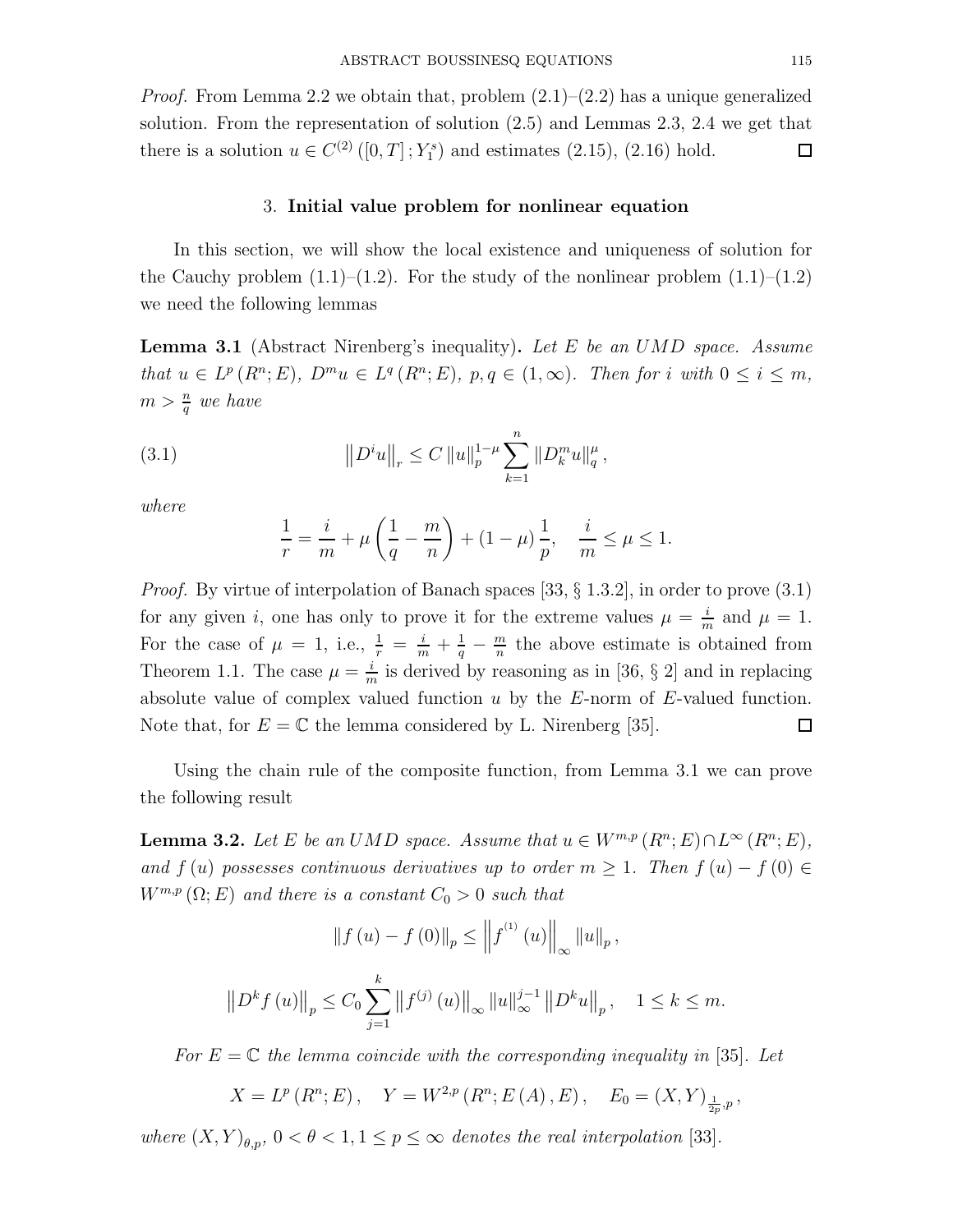**Remark 3.3.** By using J. Lions-I. Petree result  $[18, \S 1.8]$  we obtain that the map  $u \to u(t_0), t_0 \in [0,T]$  is continuous from  $W^{2,p}(0,T;X,Y)$  onto  $E_0$  and there is a constant  $C_1$  such that

$$
||u(t_0)||_{E_0} \leq C_1 ||u||_{W^{2,p}(0,T;X,Y)}, \quad 1 \leq p \leq \infty.
$$

Let  $Y(T) = C([0, T]; Y^{2, p}_{\infty})$  be the space equipped with the norm defined by

$$
||u||_{Y(T)} = \max_{t \in [0,T]} ||u||_{Y^{2,p}} + \max_{t \in [0,T]} ||u||_{X_{\infty}}, \quad u \in Y(T).
$$

It is easy to see that  $Y(T)$  is a Banach space. For  $\varphi, \psi \in Y^{2,p}$ , let

$$
M = \|\varphi\|_{Y^{2,p}} + \|\varphi\|_{X_{\infty}} + \|\psi\|_{Y^{2,p}} + \|\psi\|_{X_{\infty}}.
$$

**Definition 3.4.** For any  $T > 0$  if  $v, \psi \in Y^{2,p}_{\infty}$  and  $u \in C([0,T];Y^{2,p}_{\infty})$  satisfies the equation  $(1.1)$ – $(1.2)$  then  $u(x, t)$  is called the continuous solution or the strong solution of the problem  $(1.1)$ – $(1.2)$ . If  $T < \infty$ , then  $u(x, t)$  is called the local strong solution of the problem (1.1)–(1.2). If  $T = \infty$ , then  $u(x, t)$  is called the global strong solution of the problem  $(1.1)$ – $(1.2)$ .

Condition 3.5. Assume the operator A generates continuous cosine operator function in UMD space  $E, \varphi, \psi \in Y^{2,p}_{\infty}$  and  $1 < p < \infty$  for  $\frac{n}{p} < 2$ . Moreover, suppose the function  $u \to f(u)$ :  $R^n \times [0,T] \times E_0 \to E$  is a measurable in  $(x,t) \in R^n \times [0,T]$ for  $u \in E_0$ ,  $f(x,t, \ldots)$  is continuous in  $u \in E_0$  for  $x \in R^n$ ,  $t \in [0,T]$  and  $f(u) \in$  $C^{(3)}(E_0;E).$ 

Main aim of this section is to prove the following result:

**Theorem 3.6.** Let the Condition 3.5 hold. Then problem  $(1.1)$ – $(2.2)$  has a unique local strange solution  $u \in C^{(2)}([0, T_0); Y^{2,p}_{\infty})$ , where  $T_0$  is a maximal time interval that is appropriately small relative to M. Moreover, if

$$
\sup_{t\in[0, T_0)} (\|u\|_{Y^{2, p}} + \|u\|_{X_{\infty}} + \|u_t\|_{Y^{2, p}} + \|u_t\|_{X_{\infty}}) < \infty
$$

then  $T_0 = \infty$ .

Proof. First, we are going to prove the existence and the uniqueness of the local continuous solution of the problem  $(1.1)$ – $(1.2)$  by contraction mapping principle. Suppose that  $u \in C^{(2)}([0,T]; Y^{2,p}_{\infty})$  is a strong solution of the problem  $(1.1)$ – $(1.2)$ . Consider a map G on  $Y(T)$  such that  $G(u)$  is the solution of the Cauchy problem

(3.2) 
$$
G_{tt}(u) - \Delta G_{tt}(u) + AG(u) = \Delta f (G(u)), \quad x \in R^n, \quad t \in (0, T),
$$

$$
G(u)(x, 0) = \varphi (x), \quad G_t(u)(x, 0) = \psi (x).
$$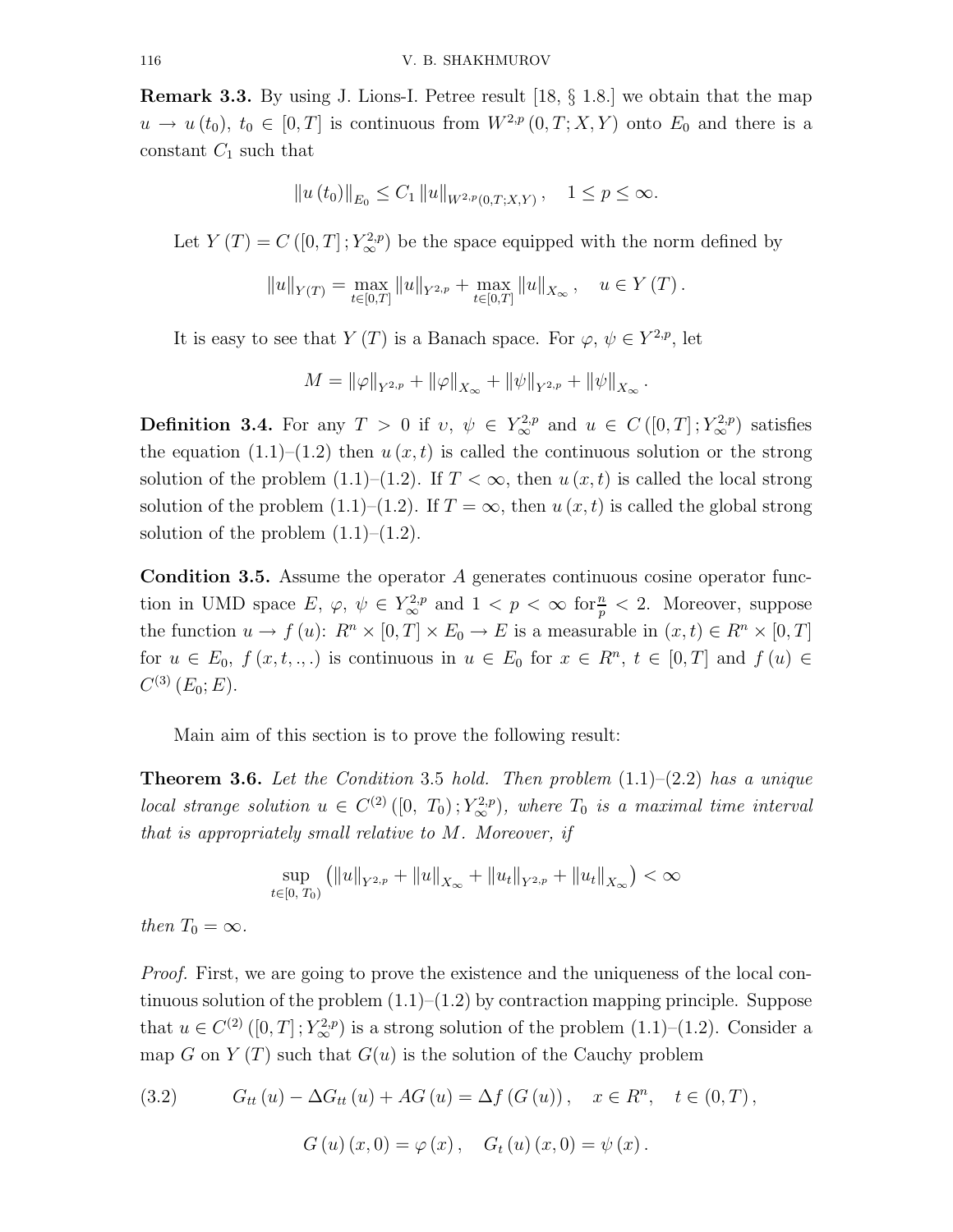From Lemma 3.2 we know that  $f(u) \in L^p(0,T; Y_\infty^{2,p})$  for any  $T > 0$ . Thus, by Theorem 2.5, problem (3.2) has a unique solution which can be written as (3.3)

$$
G(u)(t,x) = S_1(t,A)\varphi(x) + S_2(t,A)\psi(x) + \int_0^t \int_{R^n} S_0(t,\tau,\xi) \hat{f}(u)(\xi,\tau) d\xi d\tau,
$$
  

$$
S_0(t,\tau,\xi) = (2\pi)^{-\frac{1}{n}} F^{-1} |\xi|^2 S(t-\tau,\xi,A).
$$

For the sake of convenience, we assume that  $f(0) = 0$ . Otherwise, we can replace  $f(u)$ with  $f(u) - f(0)$ . Hence, from Lemma 3.2 we have  $f(u) \in Y^{2,p}$  iff  $f \in C^2(R; E)$ . Consider the operator in  $Y(T)$  defined as

(3.4) 
$$
Gu = S_1(t, A) \varphi(x) + S_2(t, A) \psi(x) + \int_0^t \int_{R^n} S_0(t, \tau, \xi) \hat{f}(u) (\xi, \tau) d\xi d\tau.
$$

From Lemma 3.2 we get that the operator G is well defined for  $f \in C^{(2)}(R;E)$ . Moreover, from Lemma 3.2 it is easy to see that the map G is well defined for  $f \in$  $C^{(2)}(X_0;E)$ . We put

$$
Q(M;T) = \left\{ u \mid u \in Y(T), \|u\|_{Y(T)} \le M + 1 \right\}.
$$

By reasoning as in [9] let us prove that the map G has a unique fixed point in  $Q(M;T)$ . For this aim, it is sufficient to show that the operator G maps  $Q(M;T)$  into  $Q(M;T)$ and  $G: Q(M;T) \to Q(M;T)$  is strictly contractive if T is appropriately small relative to M. Consider the function  $\bar{f}(\xi): [0, \infty) \to [0, \infty)$  defined by

$$
\bar{f}(\xi) = \max_{|x| \le \xi} \left\{ \left\| f^{(1)}(x) \right\|_{E}, \left\| f^{(2)}(x) \right\|_{E} \right\}, \quad \xi \ge 0.
$$

It is clear to see that the function  $\bar{f}(\xi)$  is continuous and nondecreasing on  $[0,\infty)$ . From Lemma 3.2 we have

(3.5) 
$$
\|f(u)\|_{Y^{2,p}} \le \|f^{(1)}(u)\|_{X_{\infty}} \|u\|_{X_p} + \|f^{(1)}(u)\|_{X_{\infty}} \|Du\|_{X_p}
$$

$$
\le 2C_0 \bar{f}(M+1) (M+1) \|u\|_{Y^{2,p}}.
$$

By using the Theorem 2.5 we obtain from (3.4)

(3.6) 
$$
\|G(u)\|_{X_{\infty}} \leq \|\varphi\|_{X_{\infty}} + \|\psi\|_{X_{\infty}} + \int_0^t \|\Delta f(u(\tau))\|_{X_{\infty}},
$$

(3.7) 
$$
\|G(u)\|_{Y^{2,p}} \le \|\varphi\|_{Y^{2,p}} + \|\psi\|_{Y^{2,p}} + \int_0^t \|\Delta f(u(\tau))\|_{Y^{2,p}} d\tau.
$$

Thus, from  $(3.5)-(3.7)$  and Lemma 3.2 we get

$$
||G (u)||_{Y(T)} \leq M + T (M + 1) [1 + 2C_0 (M + 1) \bar{f} (M + 1)].
$$

If T satisfies

(3.8) 
$$
T \le \left\{ (M+1) \left[ 1 + 2C_0 (M+1) \bar{f} (M+1) \right] \right\}^{-1}
$$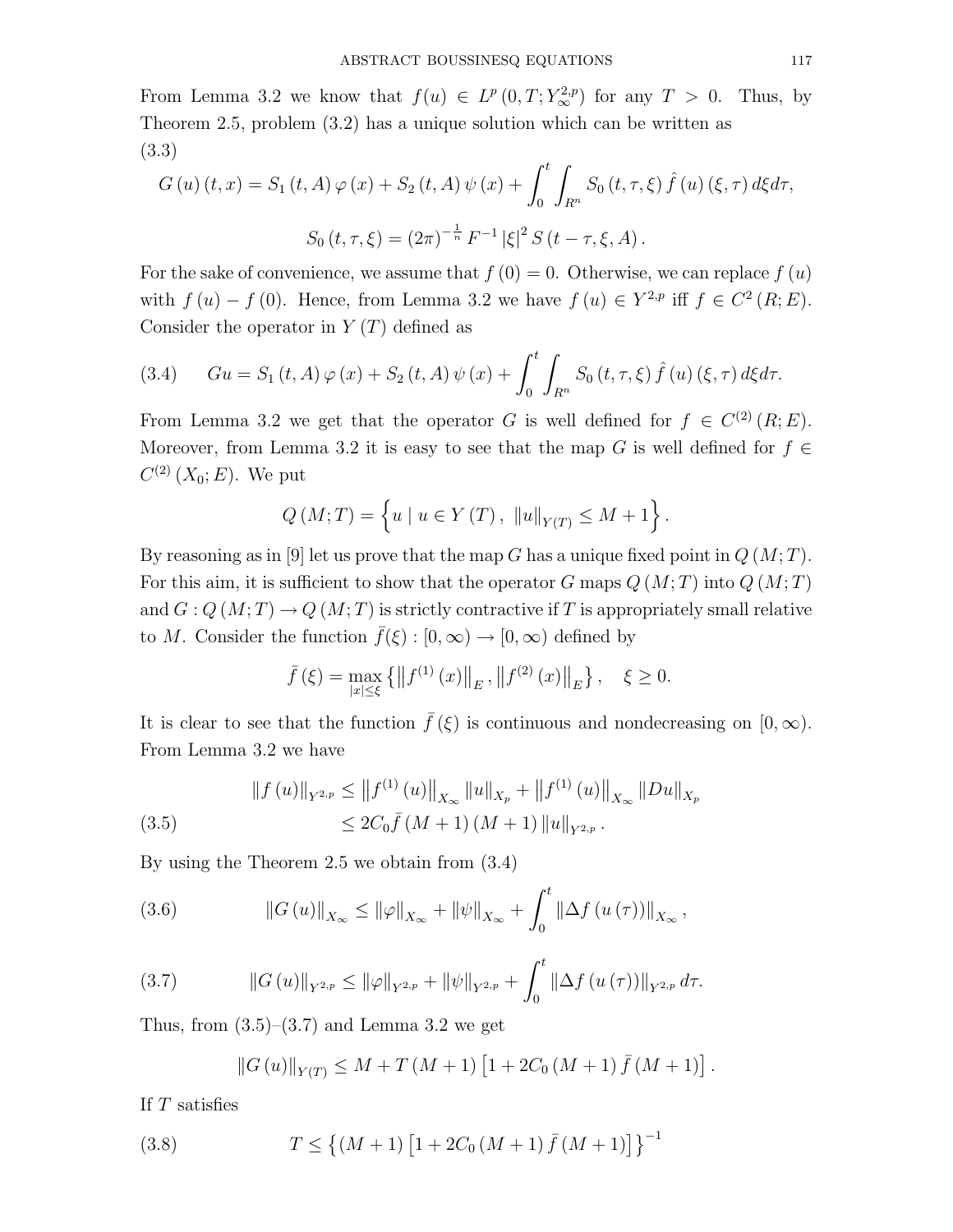then  $||Gu||_{Y(T)} \leq M + 1$ . Therefore, if (3.8) holds, then G maps  $Q(M;T)$  into  $Q(M;T)$ . Now, we are going to prove that the map G is strictly contractive. Assume  $T > 0$  and  $u_1, u_2 \in Q(M;T)$  given. We get

$$
G(u_1) - G(u_2) = \int_0^t \int_{R^n} S_0(t, \tau, \xi) \left[ \hat{f}(u_1) (\xi, \tau) - \hat{f}(u_2) (\xi, \tau) \right] d\xi d\tau.
$$

By using the mean value theorem and using Hölder's and Nirenberg's, Minkowski's inequalities for integrals, Fourier multiplier theorems for operator-valued functions in  $X_p$  spaces and Young's inequality, we obtain

$$
||Gu_1 - Gu_2||_{Y(T)} \le \frac{1}{2} ||u_1 - u_2||_{Y(T)}.
$$

That is,  $G$  is a constructive map. By contraction mapping principle, we know that  $G(u)$  has a fixed point  $u(x, t) \in Q(M; T)$  that is a solution of the problem  $(1.1)$ – $(1.2)$ . From  $(2.5)$  we get that u is a solution of the following integral equation

$$
u(t,x) = S_1(t,A)\,\varphi(x) + S_2(t,A)\,\psi(x) + \int_0^t \int_{R^n} S_0(t,\tau,\xi) \,\hat{f}(u) \,(\xi,\tau) \,d\xi d\tau.
$$

Let us show that this solution is a unique in  $Y(T)$ . Let  $u_1, u_2 \in Y(T)$  be two solution of the problem  $(1.1)$ – $(1.2)$ . Then, by Lemmas 2.4, Minkowski's inequality for integrals and Theorem 2.5 we obtain from (3.8)

(3.9) 
$$
||u_1 - u_2||_{Y^{2,p}} \leq C_2(T) \int_0^t ||u_1 - u_2||_{Y^{2,p}} d\tau.
$$

From (3.9) and Gronwall's inequality, we have  $||u_1 - u_2||_{Y^{2,p}} = 0$ , i.e. problem (1.1)–  $(1.2)$  has a unique solution which belongs to  $Y(T)$ . That is, we obtain the first part of the assertion. Now, let  $[0, T_0)$  be the maximal time interval of existence for  $u \in Y(T_0)$ . It remains only to show that if (3.4) is satisfied, then  $T_0 = \infty$ . Assume contrary that, (3.4) holds and  $T_0 < \infty$ . For  $T \in [0, T_0)$ , we consider the following integral equation

$$
(3.10)
$$

$$
v(x,t) = S_1(t,A)u(x,T) + S_2(t,A)u_t(x,T) + \int_0^t \int_{R^n} S_0(t,\tau,\xi) \hat{f}(v)(\xi,\tau) d\xi d\tau.
$$

By virtue of (3.4), for  $T' > T$  we have

$$
\sup_{t\in[0,T)} (\|u\|_{Y^{2,p}} + \|u\|_{X_{\infty}} + \|u_t\|_{Y^{2,p}} + \|u_t\|_{X_{\infty}}) < \infty.
$$

By reasoning as a first part of theorem and by contraction mapping principle, there is a  $T^* \in (0, T_0)$  such that for each  $T \in [0, T_0)$ , the equation (3.10) has a unique solution  $v \in Y(T^*)$ . The estimates (3.8) and (3.9) imply that  $T^*$  can be selected independently of  $T \in [0, T_0)$ . Set  $T = T_0 - \frac{T^*}{2}$  $\frac{1}{2}$  and define

$$
\tilde{u}(x,t) = \begin{cases} u(x,t), & t \in [0,T] \\ v(x,t-T), & t \in [T,T_0 + \frac{T^*}{2}]. \end{cases}
$$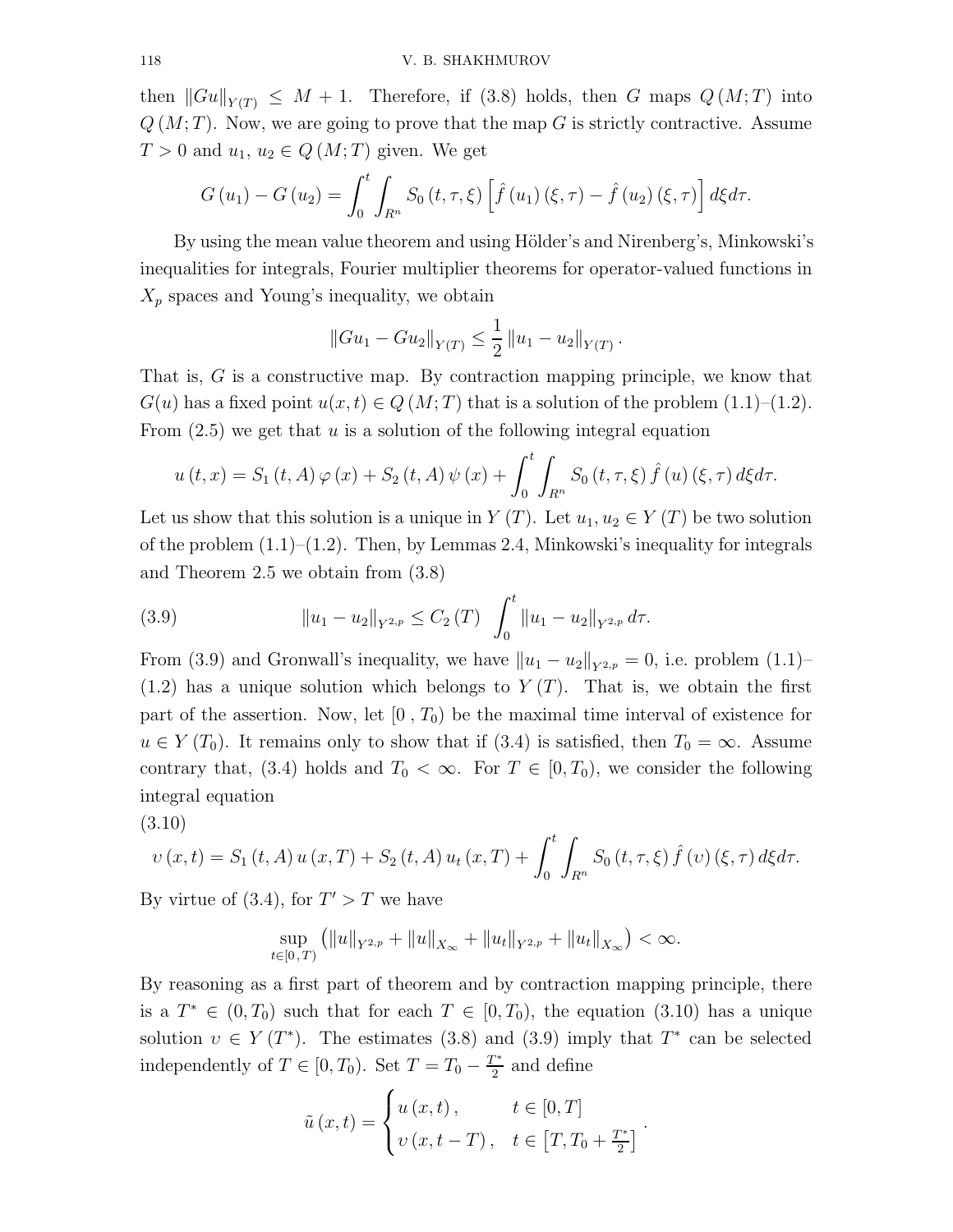By construction  $\tilde{u}(x,t)$  is a solution of the problem  $(1.1)$ – $(1.2)$  on  $\left[T, T_0 + \frac{T^*}{2}\right]$  $\left[\frac{n}{2}\right]$  and in view of local uniqueness,  $\tilde{u}(x, t)$  extends u. This is against to the maximality of  $[0, T_0)$ , i.e we obtain  $T_0 = \infty$ .  $\Box$ 

# 4. The Cauchy problem for the system of Boussinesq equation of infinite order

Consider the Cauchy problem for the following nonlinear system

(4.1) 
$$
(u_m)_{tt} - \Delta (u_m)_{tt} + \sum_{j=1}^N a_{mj} u_j(x, t) = \Delta f_m(u), \quad x \in R^n, \quad t \in (0, T),
$$

(4.2) 
$$
u_m(x, 0) = \varphi_m(x), \quad (u_m)_t(x, 0) = \psi_m(x), \quad m = 1, 2, ..., N, \quad N \in \mathbb{N},
$$

where  $u = (u_1, u_2, \dots, u_N)$ ,  $a_{mj}$  are complex numbers,  $\varphi_m(x)$  and  $\psi_m(x)$  are data functions. Let  $l_q = l_q(N)$  (see [33, § 1.18]) and A be the operator in  $l_q(N)$  defined by

$$
D(A) = \left\{ u = \{u_j\}, \quad ||u||_{l_q^s(N)} = \left(\sum_{j=1}^N 2^{sj} u_j^q\right)^{\frac{1}{q}} < \infty \right\},
$$
  

$$
A = [a_{mj}], \quad a_{mj} = g_m 2^{sj}, \quad m, j = 1, 2, ..., N.
$$

Let  $X_{pq} = L^p(R^n; l_q)$ ,  $Y^{s,p,q} = H^{s,p}(R^n; l_q)$  and

$$
E_{0q} = B_{p,q}^{2(1-\frac{1}{2p})} \left( R^n; l_q^{s(1-\frac{1}{2p})}, l_q \right), \quad Y_{\infty}^{s,p,q} = H^{s,p} \left( R^n; l_q \right) \cap L^{\infty} \left( R^n; l_q \right).
$$

From Theorem 2.5 we obtain the following result

**Theorem 4.1.** Assume  $\varphi_m$ ,  $\psi_m \in Y^{2,p,q}_{\infty}$  and  $1 < p < \infty$  for  $\frac{n}{p} < 2$ . Suppose the function  $u \to f(u)$ :  $R^n \times [0,T] \times E_{0q} \to l_q$  is a measurable function in  $(x,t) \in$  $R^n \times [0,T]$  for  $u \in E_{0q}$ ;  $f(x,t,.)$  and this function is continuous in  $u \in E_{0q}$  for  $x, t \in R<sup>n</sup> \times [0, T]$ ; moreover  $\Delta f(u) \in C^{(3)}(E_{0q}; l_q)$ . Then problem  $(4.1)$ - $(4.2)$  has a unique local strange solution  $u \in C^{(2)}([0, T_0); Y_\infty^{2,p,q})$ , where  $T_0$  is a maximal time interval that is appropriately small relative to M. Moreover, if

(4.3) 
$$
\sup_{t \in [0, T_0)} \left( \|u\|_{Y^{2, p, q}} + \|u\|_{X_{\infty, q}} + \|u_t\|_{Y^{2, p, q}} + \|u_t\|_{X_{\infty, q}} \right) < \infty
$$

then  $T_0 = \infty$ .

*Proof.* It is known that  $l_q(N)$  is a UMD space. It is easy to see that the operator A is R-positive in  $l_q(N)$ . Moreover, by interpolation theory of Banach spaces [33, § 1.3], we have

$$
E_{0q} = \left(H^{2,p}\left(R^n; l_q^n, l_q\right), L^p\left(R^n; l_q\right)\right)_{\frac{1}{2p},q} = B_{p,q}^{2\left(1-\frac{1}{2p}\right)}\left(R^n; l_q^{s\left(1-\frac{1}{2p}\right)}, l_q\right).
$$

By using the properties of spaces  $Y^{s,p,q}$ ,  $Y^{s,p,q}_{\infty}$ ,  $E_{0q}$  we get that all conditions of Theorem 2.5 are hold, i,e., we obtain the conclusion. $\Box$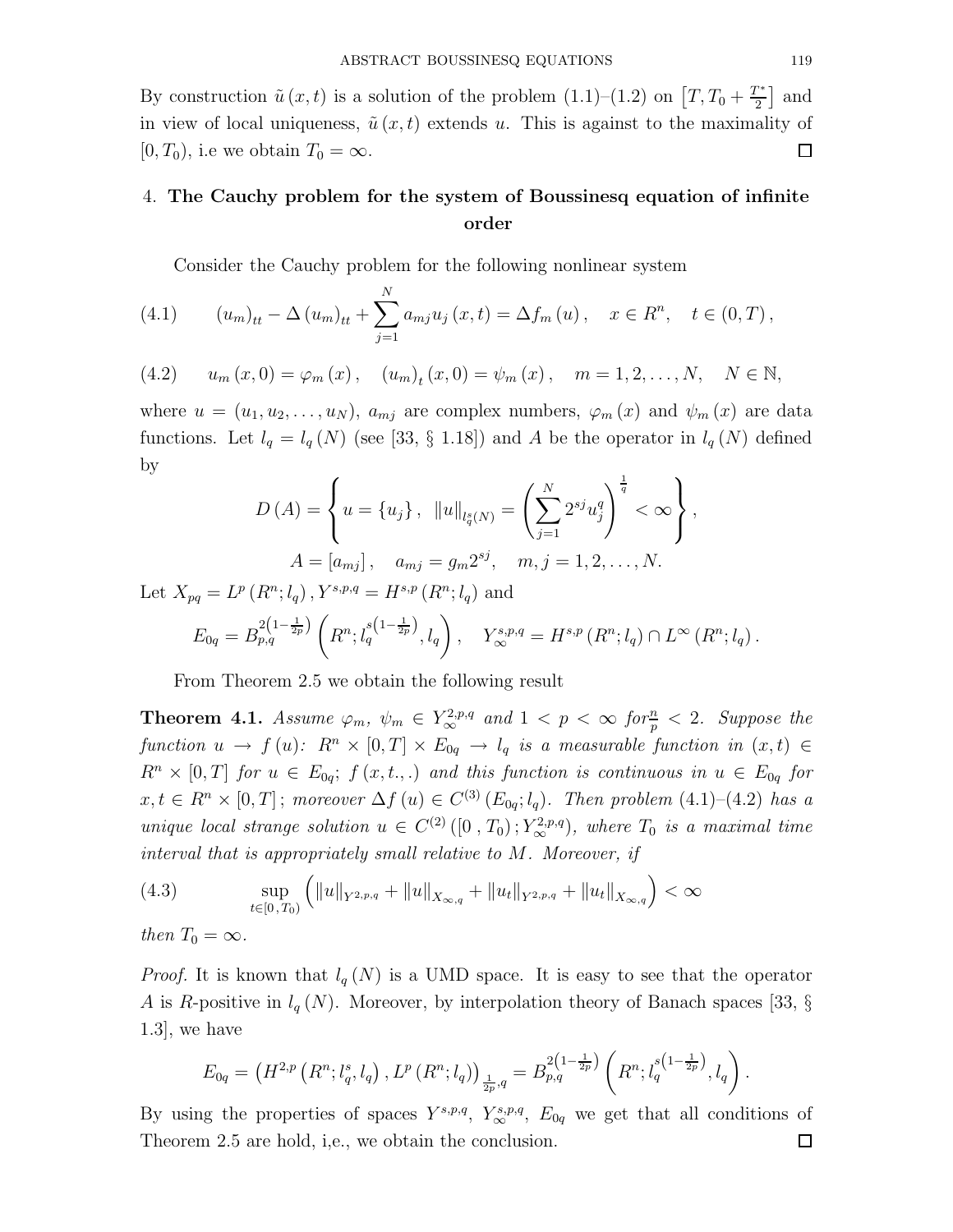### 5. The Wentzell-Robin type mixed problem for Boussinesq equations

Consider the problem  $(1.6)$ – $(1.8)$ . Let

$$
E = L^{p}\left(\tilde{\Omega}\right), \quad E_{0} = \left(L^{p_{1}}\left(\tilde{\Omega}\right), H^{2, p}\left(\tilde{\Omega}\right)\right)_{\frac{1}{2p}, p} = B_{p_{1}, p}^{\frac{1}{p}}\left(\tilde{\Omega}\right),
$$

$$
Y_{1}^{s, p} = H^{s, p}\left(\tilde{\Omega}\right) \cap L^{1}\left(\tilde{\Omega}\right), \quad Y_{\infty}^{s, p} = H^{s, p}\left(\tilde{\Omega}\right) \cap L^{\infty}\left(\tilde{\Omega}\right).
$$

Suppose  $\nu = (\nu_1, \nu_2, ..., \nu_n)$  are nonnegative real numbers. In this section, we present the following result:

**Condition 5.1.** Assume  $\varphi, \psi \in Y^{2,p}_{\infty}$  and  $1 < p < \infty$  for  $\frac{n}{p} < 2$ . Moreover, the function  $u \to f(u) : \tilde{\Omega} \times [0,T] \times B_{2,p}^{\frac{1}{p}}(\tilde{\Omega}) \to L^{p_1}(0,1)$  is a measurable for  $u \in$  $B_{2,p}^{\frac{1}{p}}(\tilde{\Omega}),\ f(x,y,t,..)$  is continuous with respect to  $u \in B_{2,p}^{\frac{1}{p}}(\tilde{\Omega})$  for  $x \in R^n, y \in$  $(0,1), t \in [0,T]$  and  $f(u) \in C^{(3)}\left(B^{\frac{1}{p}}_{2,p}\left(\tilde{\Omega}\right); L^{p_1}\left(0,1\right)\right)$  for a.e.  $x \in R^n, y \in (0,1)$ . The main aim of this section is to prove the following result:

**Theorem 5.2.** Suppose the Condition 5.1 hold and  $a \in W^{1,\infty}(0,1)$ ,  $a(x) \ge \delta > 0$ , b,  $c \in L^{\infty}(0,1)$ . Then problem  $(1.5)$ - $(1.7)$  has a unique local strange solution  $u \in$  $C^{(2)}([0,T_0);Y^{2,p}_{\infty}),$  where  $T_0$  is a maximal time interval that is appropriately small relative to M. Moreover, if

$$
\sup_{t\in[0,T_0)} (\|u\|_{Y^{2,p}} + \|u\|_{X_{\infty}} + \|u_t\|_{Y^{2,p}} + \|u_t\|_{X_{\infty}}) < \infty
$$

then  $T_0 = \infty$ .

*Proof.* Let  $E = L^2(0, 1)$ . It is known [29] that  $L^2(0, 1)$  is an *UMD* space. Consider the operator A defined by  $(1.5)$ . Then, the problem  $(1.6)$ – $(1.8)$  can be rewritten in the form of (1.1), where  $u(x) = u(x, \cdot)$ ,  $f(x) = f(x, \cdot)$  are functions with values in  $E = L<sup>2</sup>(0, 1)$ . By virtue of [31, 32] the operator A generates analytic semigroup in  $L^2(0,1)$ . Then in view of Hill-Yosida theorem (see e.g. [33, § 1.13]) this operator is positive in  $L^2(0,1)$ . Since all uniform bounded set in Hilbert space is an R-bounded, we get that the operator A is R-positive in  $L^2(0,1)$ . Then from Theorem 2.5 we obtain the assertion.  $\Box$ 

### Acknowledgement

I would like to thank Assoc. Prof. Burak Kelleci for his help on the style of this paper.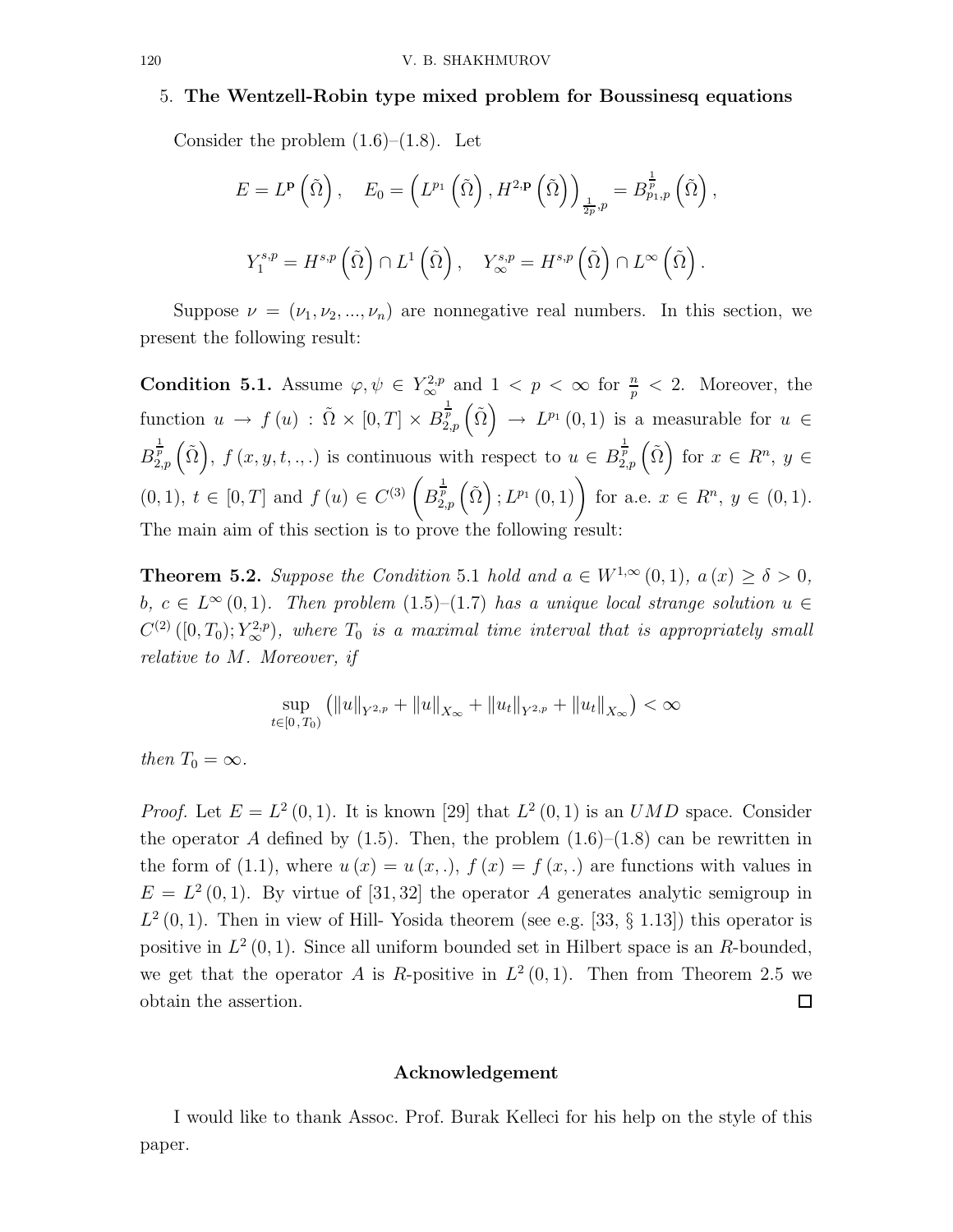### REFERENCES

- [1] V. G. Makhankov, Dynamics of classical solutions (in non-integrable systems), Phys. Lett. C 35, (1978) 1–128.
- [2] G. B. Whitham, Linear and Nonlinear Waves, Wiley–Interscience, New York, 1975.
- [3] N. J. Zabusky, Nonlinear Partial Differential Equations, Academic Press, New York, 1967.
- [4] C. G. Gal and A. Miranville, Uniform global attractors for non-isothermal viscous and nonviscous Cahn–Hilliard equations with dynamic boundary conditions, Nonlinear Analysis: Real World Applications 10 (2009) 1738–1766.
- [5] J. T. Kirbay, Boussinesq models and applications nearshore wave propagation, surf zone processess and wave-induced currents, Advances in coastal modeling, Elsevier science B. V., 2003.
- [6] A. J. Majda, Introduction to PDEs and waves for the atmosphere and ocean., Courant Lecture Notes in Mathematics, v. 9. AMS/CIMS, 2003.
- [7] J. Pedlosky, Geophysical fluid dynamics, Springer, New York, 1987.
- [8] S. Wang, G. Chen, Small amplitude solutions of the generalized IMBq equation, J. Math. Anal. Appl. 274 (2002) 846–866.
- [9] S. Wang, G. Chen, The Cauchy Problem for the Generalized IMBq equation in  $W^{s,p}(R^n)$ , J. Math. Anal. Appl. 266, (2002) 38–54.
- [10] H. O. Fattorini, Second order linear differential equations in Banach spaces, in North Holland Mathematics Studies, V. 108, North-Holland, Amsterdam, 1985.
- [11] J. A. Goldstein, Semigroup of linear operators and applications, Oxford, 1985.
- [12] S. Piskarev and S.-Y. Shaw, Multiplicative perturbations of semigroups and applications to step responses and cumulative outputs, J. Funct. Anal. 128 (1995), 315–340.
- [13] H. Amann, Linear and quasi-linear equations,1, Birkhauser, Basel 1995.
- [14] R. Agarwal R, D. O' Regan, V. B. Shakhmurov, Separable anisotropic differential operators in weighted abstract spaces and applications, J. Math. Anal. Appl. 338(2008) 970–983.
- [15] A. Ashyralyev, C. Cuevas and S. Piskarev, On well-posedness of difference schemes for abstract elliptic problems in spaces, Numer. Func. Anal.Opt., (29)1-2(2008), 43–65.
- [16] A. Favini, V. Shakhmurov, Y. Yakubov, Regular boundary value problems for complete second order elliptic differential-operator equations in UMD Banach spaces, Semigroup form, 79 (1), 2009, 22–54.
- [17] A. Lunardi, Analytic semigroups and optimal regularity in parabolic problems, Birkhauser, 2003.
- [18] J. L Lions and J. Peetre, Sur une classe d'espaces d'interpolation, Inst. Hautes Etudes Sci. Publ. Math., 19(1964), 5–68.
- [19] V. B. Shakhmurov, Embedding and maximal regular differential operators in Banach-valued weighted spaces, Acta. Math. Sin., (Engl. Ser.), (2012), 28 (9), 1883–1896.
- [20] V. B. Shakhmurov, Embedding and separable differential operators in Sobolev-Lions type spaces, Mathematical Notes, 2008, v. 84, no 6, 906–926.
- [21] V. B. Shakhmurov, Stokes equations with small parameters in half plane, Comput. Math., 2014(67), 91–115.
- [22] V. B. Shakhmurov , Embedding theorems and maximal regular differential operator equations in Banach-valued function spaces, J. Inequal. Appl., 2( 4), (2005), 329–345.
- [23] A Sahmurova, V. B. Shakhmurov, Singular degenerate problems occurring in biosorption process, Bound. Value Probl., 2013 (1), 1–17.